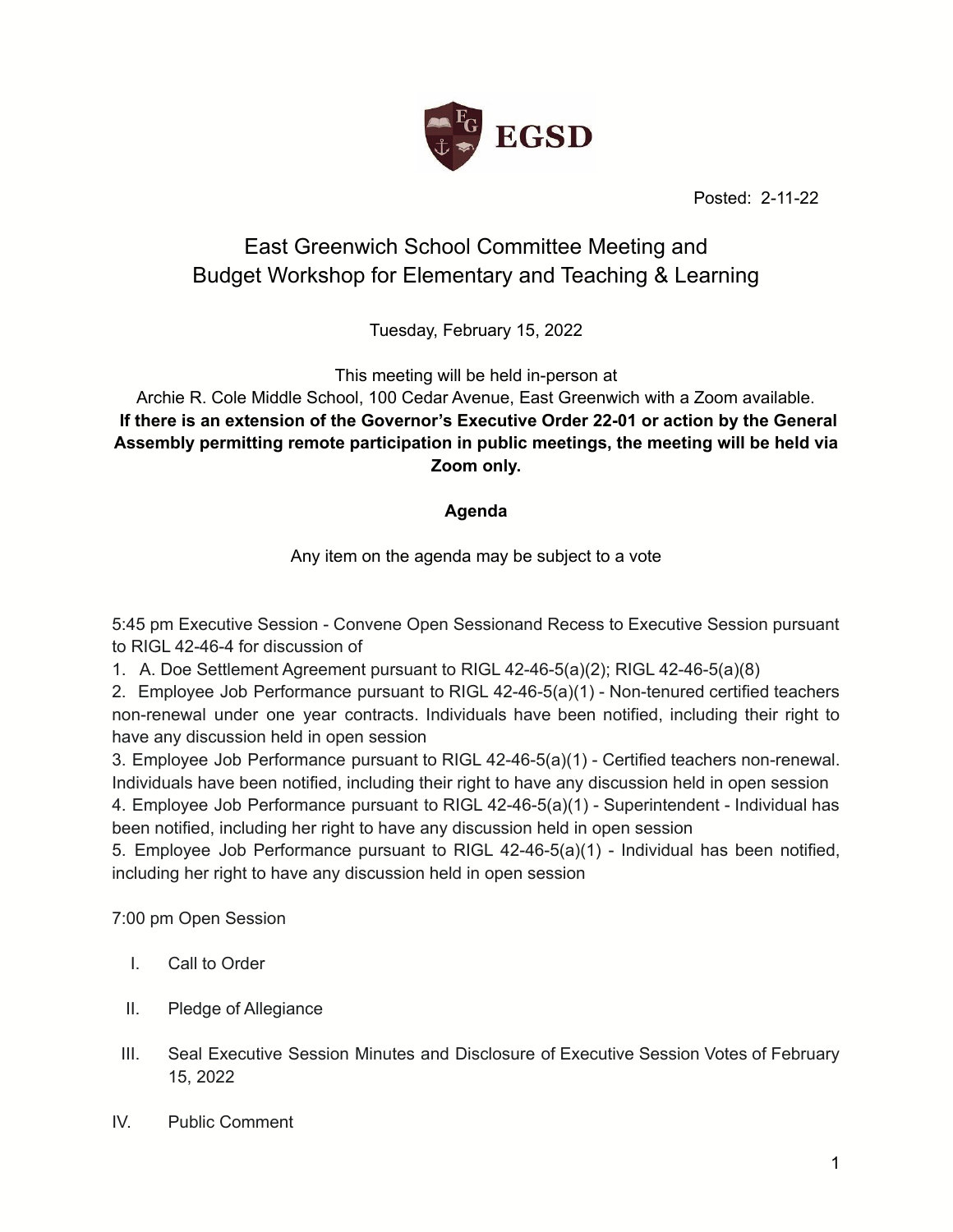- V. Approval of Minutes of Previous Meetings
	- A. January 18, 2022 School Committee Regular Meeting
	- B. January 25, 2022 School Committee Executive Session
	- C. January 25, 2022 School Committee Regular Meeting
- VI. Budget Workshop: Elementary and Teaching & Learning
- VII. Action Items

`

- A. Doe Settlement Agreement
- B. Certified teacher non-renewal
	- 1. Employee A
	- 2. Employee B
- C. Certified teacher non-renewal based on one year contract
	- 1. Employee C
	- 2. Employee D
	- 3. Employee E
	- 4. Employee F
	- 5. Employee G
	- 6. Employee H
	- 7. Employee I
	- 8. Employee J
	- 9. Employee K
	- 10. Employee L

D. Contract Modification - Confidential Executive Assistant to the Superintendent and School Committee Clerk

- E. Superintendent Contract Extension
- F. Approval of East Greenwich High School out-of-state field trip

VIII. Policy (First Read)

- A. 4141 COVID 19 Health and Safety Protocols and Procedures
- B. 8715 Vocational Education (Career and Technical Education CTE)
- C. 9110 Cleaning and Maintenance
- IX. Discussion
	- A. Update on the Superintendent Search
- X. Superintendent & Staff Reports
	- A. COVID Update